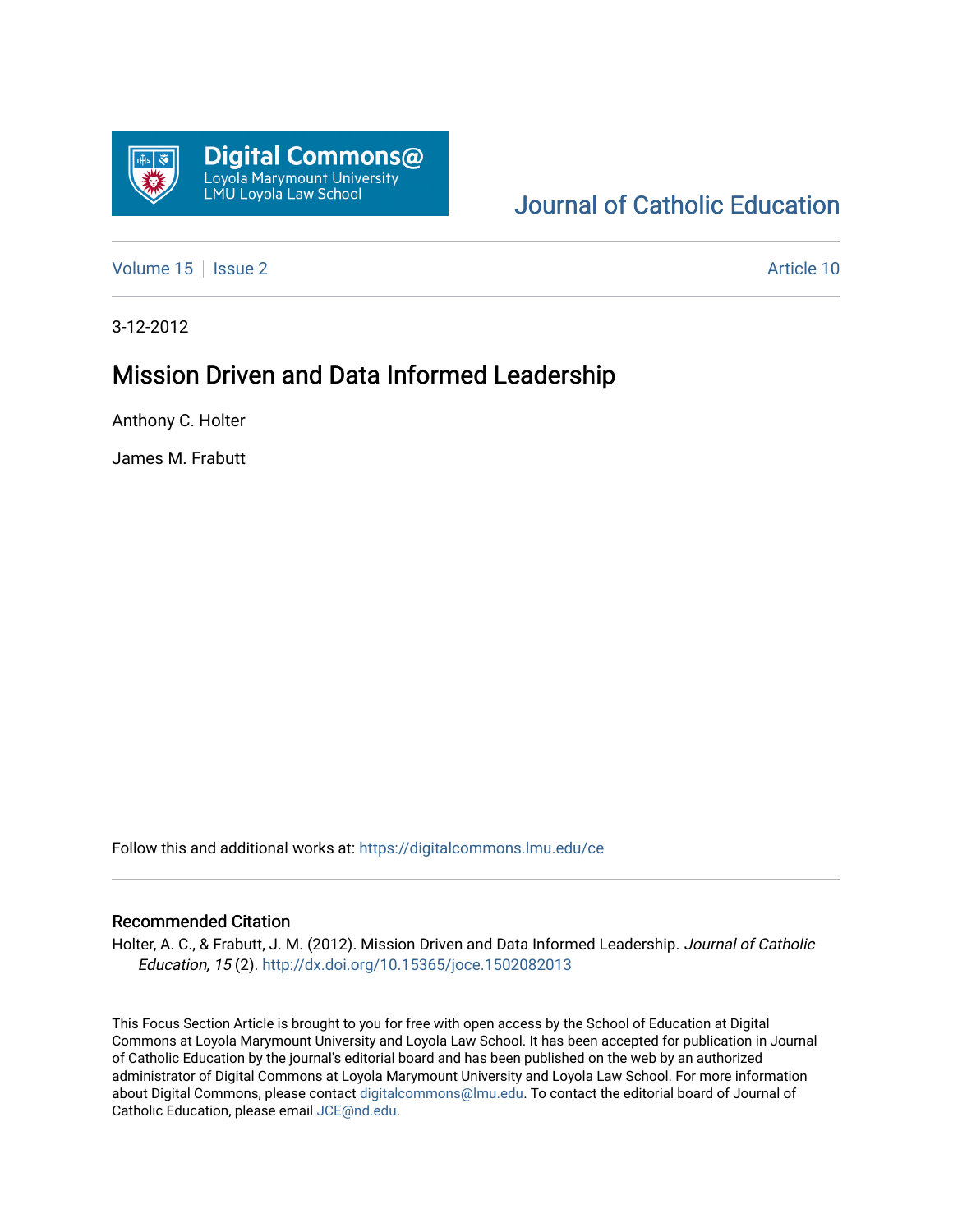## **Mission Driven and Data Informed Leadership**

## Anthony C. Holter and James M. Frabutt University of Notre Dame, Indiana

*The contemporary challenges facing Catholic schools and Catholic school leaders are widely known. Effective and systemic solutions to these mounting challenges are less widely known or discussed. This article highlights the skills, knowledge, and dispositions associated with mission driven and data informed leadership—an orientation to school level leadership that we believe holds great promise for the renewal and revitalization of Catholic schools. The conceptual framework developed in this article takes specific shape through an examination of the problem-based learning strategies embedded in the curriculum of the Mary Ann Remick Leadership Program in the Alliance for Catholic Education at the University of Notre Dame, and three exemplary action research projects completed by program graduates and current leaders in Catholic schools.*

The role of the Catholic school principal has changed drastically over the years, now demanding that school leaders display expertise in instruction, human resources, financial management, development, marketing, enrollmen the years, now demanding that school leaders display expertise in instruction, human resources, financial management, development, marketing, enrollment management, and community relations, among others (Nuzzi, Holter, & Frabutt, 2011). Catholic schools themselves face myriad issues, from maintaining financial solvency to ensuring academic excellence, and have arguably never been more vulnerable as an institution since their founding in the United States nearly 200 years ago. And yet, the demise of U.S. Catholic schools is far from a *fait accompli*. It is true that teachers and leaders in Catholic schools must make difficult decisions every day that impact the viability of their school and success of their students–decisions that directly affect the children entrusted to their care. It may be the case, though, that the very institutions threatened by growing fiscal and demographic challenges hold the answers to their own renewal. O'Keefe (2007) concluded his analysis of the challenges and possibilities awaiting Catholic schools with the reminder that "the great strength of Catholic schools is their autonomy, the ability to craft creative responses to meet current needs" (p. 55). He went on to state that schools that beat the odds and respond well to these challenges have leaders and personnel who "innovate, they reach out to the local community, they form partnerships" (p. 55).

*Catholic Education: A Journal of Inquiry and Practice*, Vol. 15, No. 2, March 2012, 253-269 © Trustees of Boston College.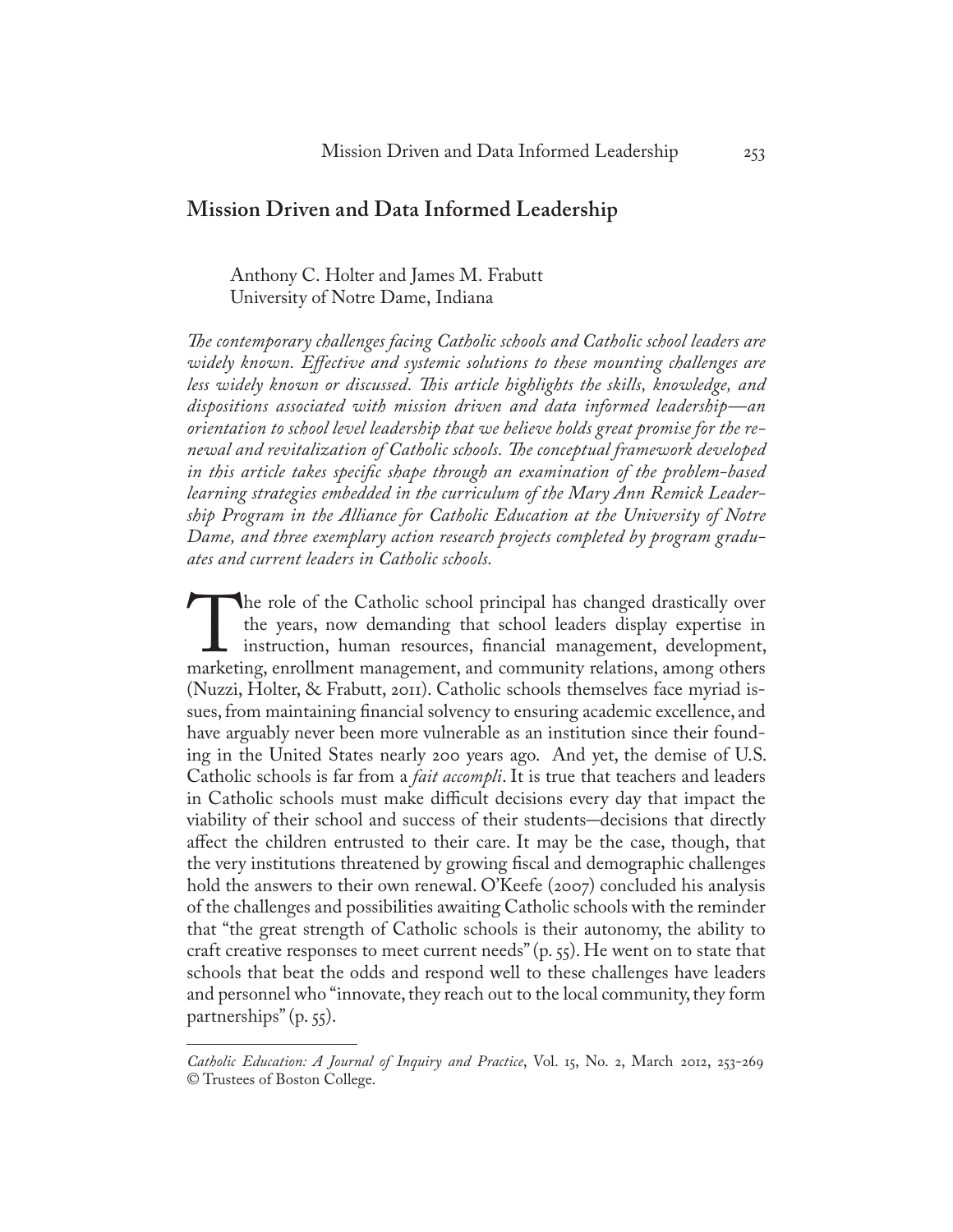#### 254 *Catholic Education* / March 2012

Recent research asserts that few traditional leadership preparation programs are designed to prepare candidates to meet the leadership demands of the 21st century (Hess & Kelly, 2007; Levine, 2005), and that the preponderance of programs for Catholic school administrators are not adequately attentive to the theological and administrative skills, knowledge, and dispositions required of the contemporary Catholic school leader (O'Keefe, 1999; Schuttloffel, 2007). So how do these leaders meet the increasing demands of Catholic school leadership? What tools do they have at the ready to ensure they are making the best decisions with their precious resources, are engaging the local community, and forming fruitful partnerships?

We believe that action research is an integral skill set and response to the leadership challenges manifest in Catholic education today. By embracing the practice of action research—systematic inquiry conducted by educators— Catholic educational leaders are better equipped and more empowered to act in ways that support the Catholic mission, always informed by the careful and strategic use of data. Further, we believe that action research—the skills, dispositions, and mindsets encompassed therein—is an integral component in the formation of a new generation of Catholic school leaders. We assert that Catholic school principals who engage in community-based action research are "poised to address myriad challenging issues at work in their schools" by applying sound educational research methodology to urgent needs in their school community (Frabutt, Holter, & Nuzzi, 2008, p. 1). In so doing, these individuals not only address pressing needs in their local community, they also advance the broader goal of school renewal as they "systematically use data to answer questions and take an inquiry-based approach toward educational improvement" (Frabutt et al., 2008, p. 1; see also Goldring & Berends, 2009). Through this article and those that follow, we demonstrate that action research for and enacted by Catholic school leaders is rooted in Catholic theology and is responsive to the administrative demands of contemporary leadership.

The foundational premise of this focus section is that a new generation of leaders can reshape Catholic schools through research and action for change (Frabutt et al., 2008). Such a focus on educational improvement is truly at the heart of the Catholic school vision. The approach outlined here builds upon prevailing theory and practice in action- and practitioner-research (Cochran-Smith & Lytle, 2009; Mertler, 2012) and leadership development ( James, Milenkiewicz, & Bucknam, 2008; Wamba, 2006, Zeichner, 2001). In so doing, it asserts that a truly effective leader is one who systematically uses data to answer questions and takes an inquiry-based stance toward educa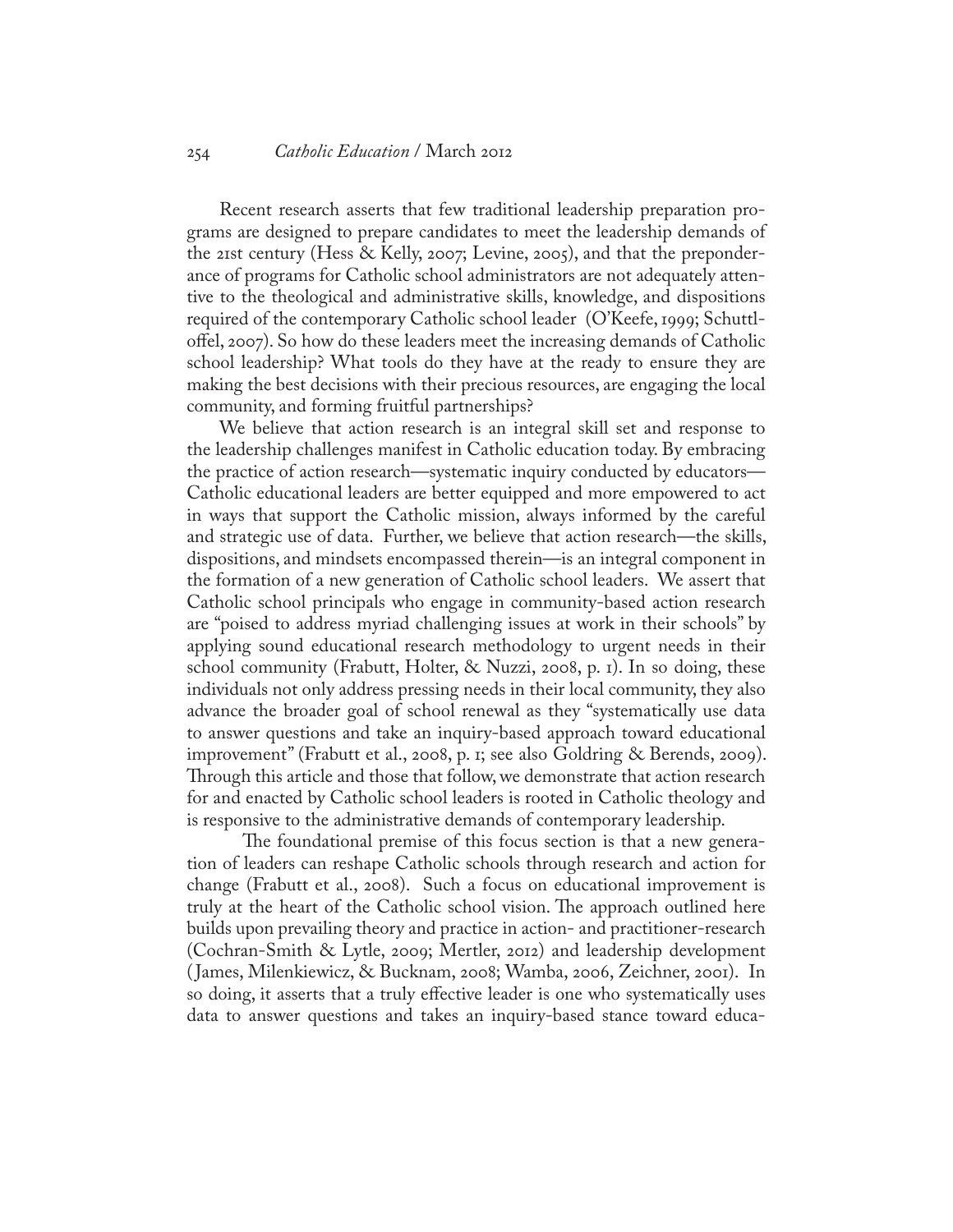tional improvement. Moreover, we extend the model to include components of community and spirituality as integral to the endeavor of action research in Catholic education.

#### **The Preparation of School Leaders**

The educational research literature is quite clear that principals matter a great deal (see Bryk, Sebring, Allensworth, Luppescu, & Easton, 2010; Davis, Darling-Hammond, LaPointe, & Meyerson, 2005; Leithwood & Wahlstrom, 2008). Cognizant of the essential role school leaders play in the education of children and overall effectiveness of school communities, recent scholarship has examined the content and delivery of the academic programs preparing the next generation of school leaders.

Hess and Kelly (2007) acknowledged that "almost no current research systematically documents the content studied in the nation's principal preparation programs" and set out to remedy this lacuna by surveying 31 leadership programs in the United States (p. 247). Their inquiry revealed that "issues of data and research receive very limited attention in principal preparation programs" and that there is high variability among programs in their focus on and teaching of the skills and dispositions associated with managing for results using data (p. 257). Only 11% of the instructional weeks examined through available course syllabi addressed research-related or data-driven leadership skills in any way. The principal preparations programs surveyed in this study were deficient in other areas as well (e.g., technology, personnel management, etc.), yet the scant focus and inconsistent delivery of courses related to data-based decision making is especially troublesome given the importance of these skills for effective school leadership.

There is an apparent disconnect, then, between the skills and dispositions required of effective contemporary leaders and the type of training offered in many traditional leadership preparation programs. At the same time, there are a few exemplary leadership preparation programs that bridge this divide by incorporating problem-based learning strategies and experiences within and across required courses (Darling-Hammond, Meyerson, LaPointe, & Orr, 2010; Davis et al., 2005). These problem-based learning strategies may include action research projects, case study analysis, and other applied projects and assignments that link classroom learning and educational theory with the practice of leadership in the local school setting. A student enrolled in one of the exemplary leadership preparation programs described the action research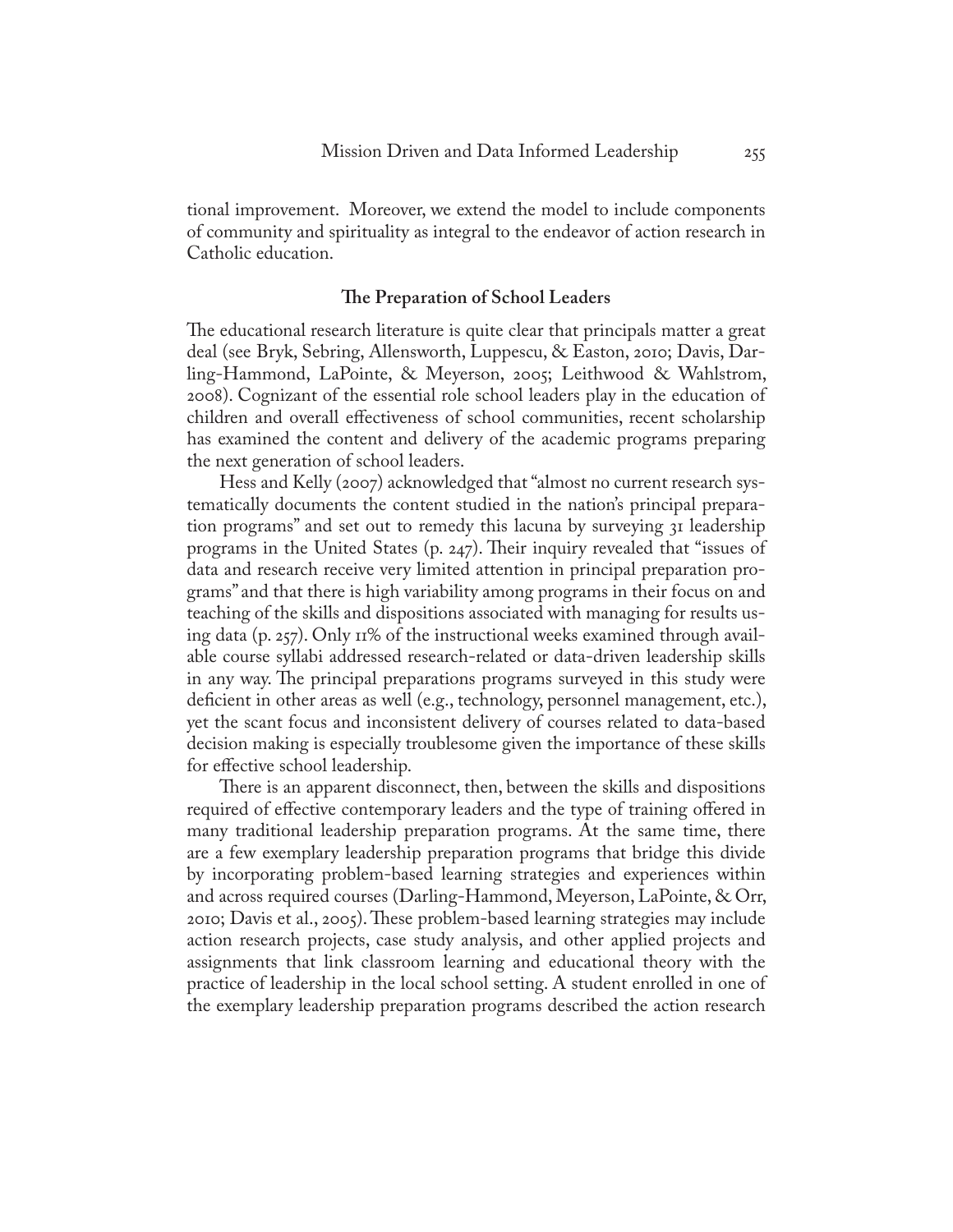course as a way to "take ownership" of school-level issues and stated that "if you want to explore an area further in action research….you can do so" (Darling-Hammond et al., p. 59).

Problem-based learning strategies are more than a novel programmatic component; they have a real, positive impact on leadership skills. In fact, graduates of exemplary programs that use problem-based learning strategies such as action research demonstrated more effective leadership practices–including using data to manage school improvement–than did principals in the national comparison sample (Darling-Hammond et al., 2010). These exemplary programs do highlight the promise of action research as a tool to foster effective leadership development, yet the reality remains that "few educational leadership programs require principals to learn about or conduct action research that would prepare them to lead their schools in such inquiry processes" (Taylor, Cordeiro, & Chrispeels, 2009, p. 352). In this new era of accountability, school leaders are increasingly required to use data for "setting goals, monitoring progress, allocating and reallocating resources, and managing the school program" (Tucker & Codding, 2002, p. 37), but are not necessarily receiving commensurate training or instruction in their leadership preparation programs.

### **Action Research Further Defined**

We have already offered a simple definition of action research, suggesting that most basically it consists of systematic inquiry conducted by educators. Some additional background and expanded definition are in order to grasp fully the key nuances of action research. Action research is not the latest innovation to sweep the educational landscape. Instead, action research has a long and distinguished lineage that spans over 50 years and several continents. The term "action research" has been used to define an array of inquiry from teacher selfreflection on classroom instruction to a broad examination of social issues with the intent to change policy and structure. It has taken root in fields other than education and often appears under corollary terms such as participatory research, action science, community-based research, teacher research, practitioner research, and the like. Within education, however, there are rich strands of applied scholarship outlining the methods, approaches, processes, and products of educational action research (Cochran-Smith & Donnell, 2006; Frabutt et al., 2008; Holter & Frabutt, 2011; McNiff & Whitehead, 2011; Noffke & Somekh, 2009; Pine, 2009).

For our purposes, a more developed understanding of action research holds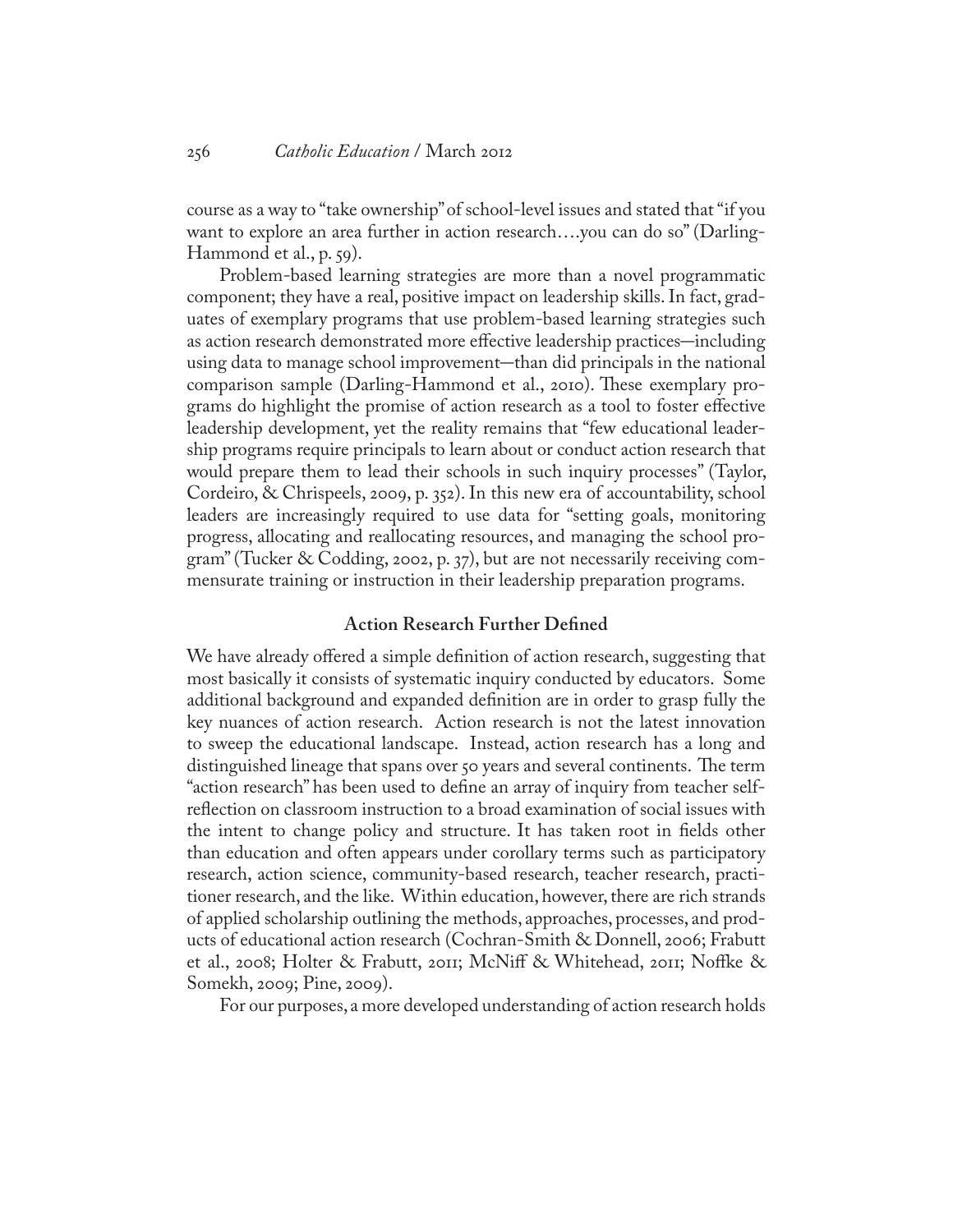that it must contain three elements (Frabutt et al., 2008; Holter & Frabutt, 2011). First, action research is systematic. In other words, action research inquiry unfolds in a planned and organized manner aligned with best practices in educational research methodology. Second, action research must always be oriented toward positive change in the school community. Action research does not seek knowledge for the sake of knowledge. Rather, it is employed when one needs to be solutions-focused regarding an important issue or problem in the school community: investigating the impact of a new third grade reading program or assessing the prevalence of bullying in middle school, for example. Third and finally, to bear the moniker of action research, our model holds that action research must be practitioner driven and participatory. Since the research questions and data to answer those questions will arise from the school community, the action research process itself should be participatory and involve multiple stakeholders where appropriate. In other words, action research is conducted with participants rather than on them. Furthermore, action research relies on the practical experience and expertise evident in the school community to drive the inquiry.

## **Infusing a Mission Driven, Data Informed Approach into a Catholic School Leadership Program**

The Mary Ann Remick Leadership Program is a graduate program—the largest for Catholic educational leaders in the country—that culminates in a master of arts in educational administration degree. Similar to other preparation programs in educational leadership, candidates complete coursework in the principles of educational administration, instructional supervision, curriculum leadership, education law, human resources management, and financial management. However, as the Remick program expanded in 2006 from a certificate to a 3-year master's degree, we sought to add a unique dimension to the usual course of study. We designed and implemented a four-course, 10-credithour action research sequence. While several preservice teacher training programs include requirements in teacher research or action research, it is more unusual for principal preparation programs to do so (Taylor et al., 2009). The following two sections describe: a.) how the architecture of this endeavor has been shaped by key philosophical and theological considerations, and b.) how the course sequence is structured and implemented within the Mary Ann Remick Leadership Program.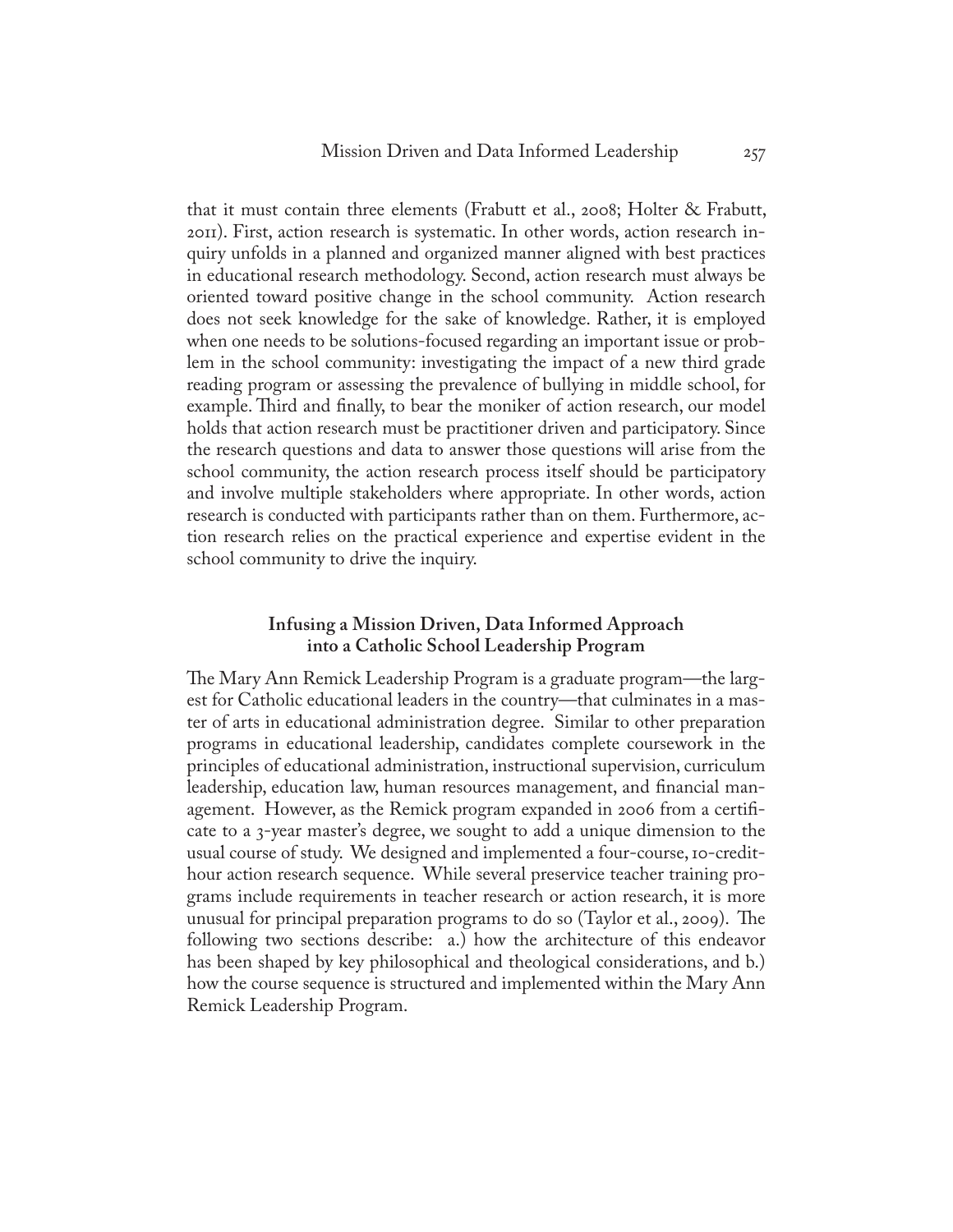#### **Philosophical and Theological Foundations**

The particular brand of action research encountered in the Remick Leadership Program uses the same principles of good social science and effective practice that one might expect in any course sequence on educational research and methodology. However, there are two elements, deeply rooted in our Catholic beliefs, which specially animate our approach to action research: one's own spirituality and the notion of Christian community. First, we recognize that many who serve in Catholic schools today do so not because they hold a job much like any other, but rather because their service is a vocation, an act of ministry. Their deep-seated beliefs in the core constructs of the Catholic faith, their lives of personal prayer, their embrace of the sacraments, and the placement of the Eucharist at the center of their lives—all of this should be placed in conversation with, rather than cordoned off from, their professional activities, including action research. Moreover, it would be disingenuous of us to extol the way personal faith inspires and sustains our students in their vocation as school leaders, and then ask them to set aside the touchstone of faith when seeking positive change in their school community through the work of action research. We hear from many of our students that it is precisely their rich personal and communal life of faith that prompts them to form partnerships within their school that will propel them to positive change.

The Catholic faith insists that one's own spirituality is most alive when it is lived and we suggest that an enkindled spirituality engages directly with the problems of the world. Henri Nouwen wrote:

As your life becomes more and more a prayer, you not only come to a deeper insight into yourself and your neighbor, but you also develop a better feeling for the pulse of the world you live in. If you are really praying, you can't help but have critical questions about the great problems with which the world is grappling. (1995, p. 97)

Moreover, the rich tradition of Catholic social teaching must also be brought to bear on what school teachers and leaders research and how they research it. When school leaders focus their action research efforts on attending to the success of every learner, extending a sense of welcome to marginalized families, or including the most vulnerable children, leaders are using methods of social science as a vehicle for social justice in tangible ways. In fact, "engaging in the systematic analysis of educational issues through action research can be a first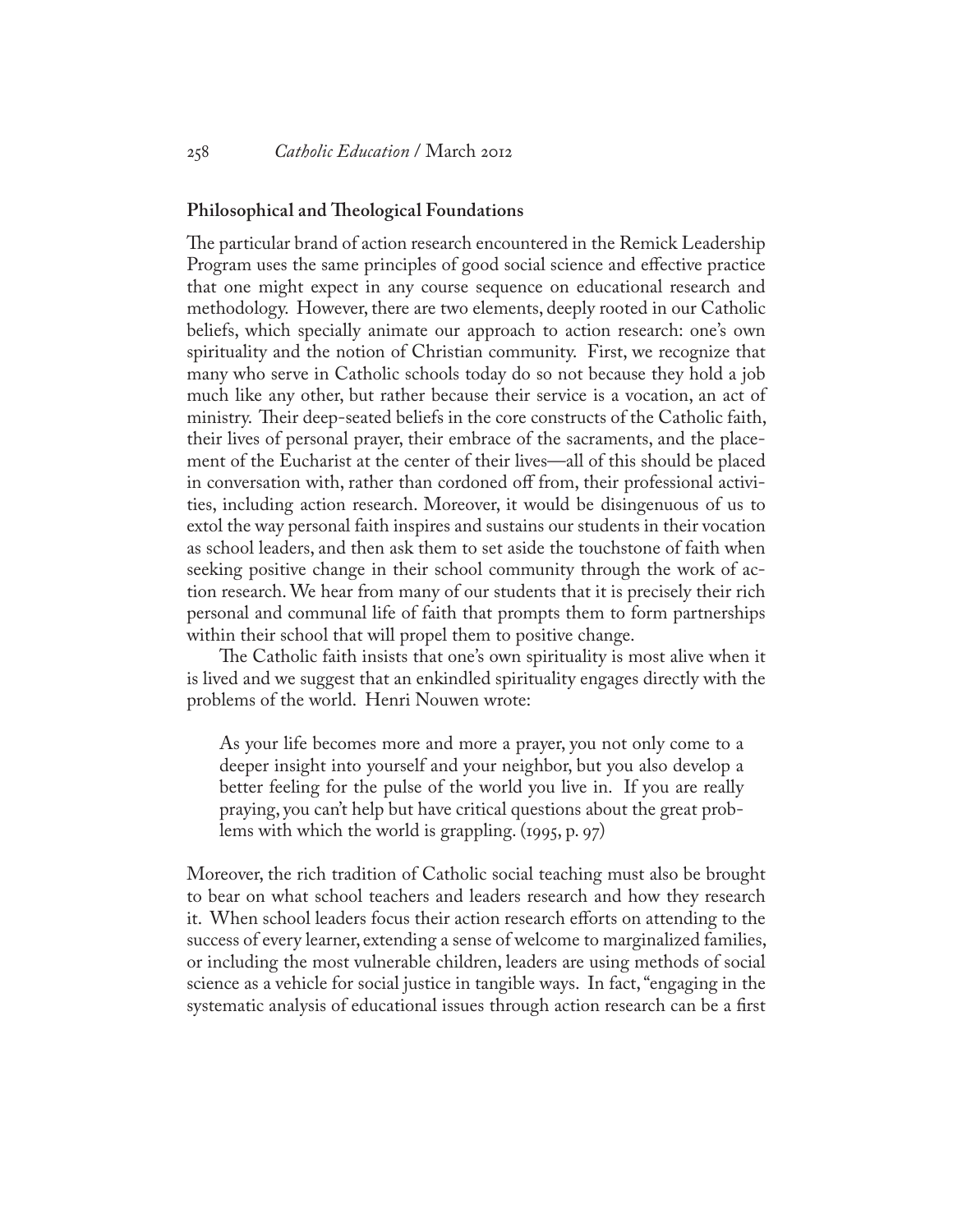step in identifying and challenging firmly entrenched injustices" (Frabutt et al., 2008, p. 35). Furthermore, an embrace of action research "relies on collaboration and social science to extol the dignity of all people through education, to renew and create systems that reify this belief, and thereby enact a very real and applied social justice" (p. 40).

Second, Christians are called to community by their baptism, and teachers and administrators live community in Catholic schools through their vocation (Sacred Congregation for Catholic Education, 1982). Indeed, "strong community life is at the heart of the Catholic school" (Moore, 2004, p. 172). Practitioner-led action research, then, emanates from this central basis of lived Christian community. Realizing which educational issues need attention discerning which groups of students are not reaching their potential or what kinds of instructional support faculty members need—is a way of acknowledging and extolling the importance of community and simultaneously strengthening it through systematic inquiry and action for positive change. Once a need is articulated, community-embedded action research seeks partnership with others in the school to help frame the project, guide its execution, and see it through to completion. A participatory approach to research acknowledges that members of the community have unique insights and valuable perspectives that can elevate the quality of the action research inquiry.

Maintaining a collegial and collaborative approach to action research extends to applying and sharing the results of one's inquiry as well. Recommendations and implications are reflected back to the very community partners and school stakeholders that gave rise to them initially. Ideally, broad community ownership of the action research process itself makes any resultant changes more likely to take hold. In sum, Catholic schools and those that educate within them are called in a direct way to embrace community and to work with collegial appreciation for a culture of inquiry and renewal. Thus, collaborative, participatory action research approaches coalesce naturally with the call to community that animates Catholic schools.

#### **Logistics, Structure, and Format**

As mentioned earlier, the Remick Leadership Program contains a core concentration—10 credit hours—focused on developing mission driven and data informed school leaders. A four-course sequence of learning experiences occurs over a 1-year period in which each degree candidate designs, executes, reflects upon, and disseminates an original, context-specific action research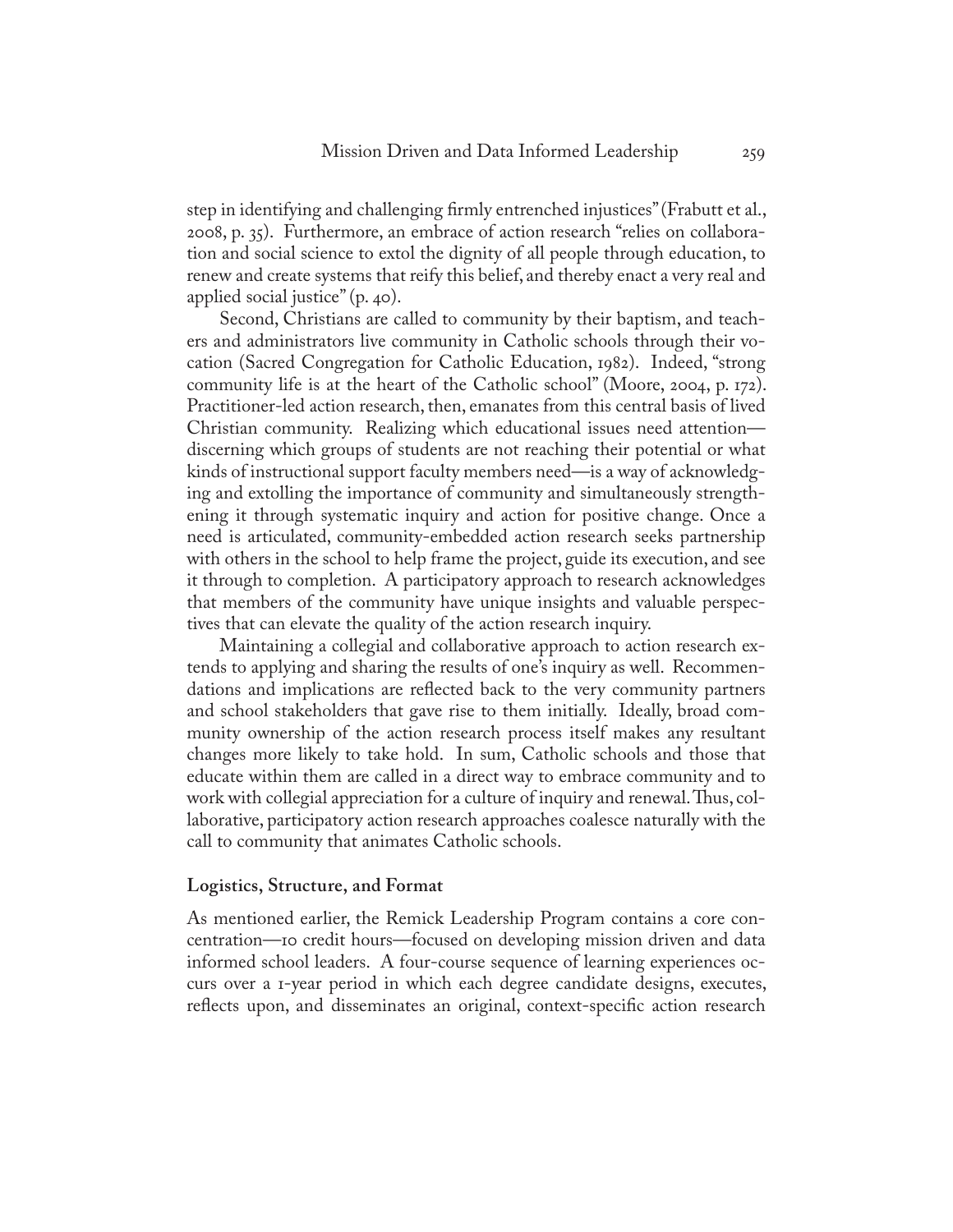project. Mertler's (2012) stage model has been a useful heuristic for aligning the major milestones and processes of action research with the particular course progression in our action research sequence (see Table 1). These steps and stages, along with key student activities, are delineated below.

Table 1

The Step-by-Step Process of Action Research in the Mary Ann Remick Leadership Program (based on Mertler, 2012).

| Program Phase                  | Course Number<br>or Requirement                                                                                                                                                                                                                                               | <b>Stages of Action Research</b><br>(Mertler 2012)                                                                                                          |
|--------------------------------|-------------------------------------------------------------------------------------------------------------------------------------------------------------------------------------------------------------------------------------------------------------------------------|-------------------------------------------------------------------------------------------------------------------------------------------------------------|
| Pre-Program (Applica-<br>tion) | Applicants are asked to respond to an<br>essay prompt regarding an issue in their<br>school community that is appropriate for<br>action research project                                                                                                                      | <b>Stage 1: Planning Stage</b><br>Identifying and limiting the topic<br>Gathering information<br>Reviewing related literature<br>Developing a research plan |
| Summer#1                       | No official coursework; individual consul-<br>tation with faculty members                                                                                                                                                                                                     |                                                                                                                                                             |
| Academic Year #1               | No official coursework; individual consul-<br>tation with faculty members, completion<br>of action research topic selection rubric                                                                                                                                            |                                                                                                                                                             |
| Summer #2                      | EDU 73777: Educational Research and<br>Methodology. Candidates develop an ac-<br>tion research plan that is implemented in<br>their school community                                                                                                                          |                                                                                                                                                             |
| Academic Year #2               | EDU 73886: Action Research in Catholic<br>Schools I. Candidates implement the<br>action research plan developed over the<br>summer, collect data, and begin data<br>analysis plan                                                                                             | <b>Stage 2: Acting Stage</b><br>Collecting and analyzing data                                                                                               |
|                                | EDU 73887: Action Research in Catholic<br>Schools II. Candidates finalize data col-<br>lection and analysis, evaluate the impact<br>of their intervention or inquiry, and for-<br>mulate recommendations and next steps                                                       | <b>Stage 3: Developing Stage</b><br>Developing an action plan                                                                                               |
| Summer#3                       | EDU 73888: Leadership in Catholic<br>Schools, Candidates reflect on the AR<br>process and prepare a research brief and<br>conference poster to disseminate their<br>findings at the school level and to the<br>broader Catholic leadership and action<br>research communities | <b>Stage 4: Reflecting Stage</b><br>Sharing and communicating<br>results<br>Reflecting on the process                                                       |

## **Stage I**

In the planning stage (Stage 1), the action researcher identifies the primary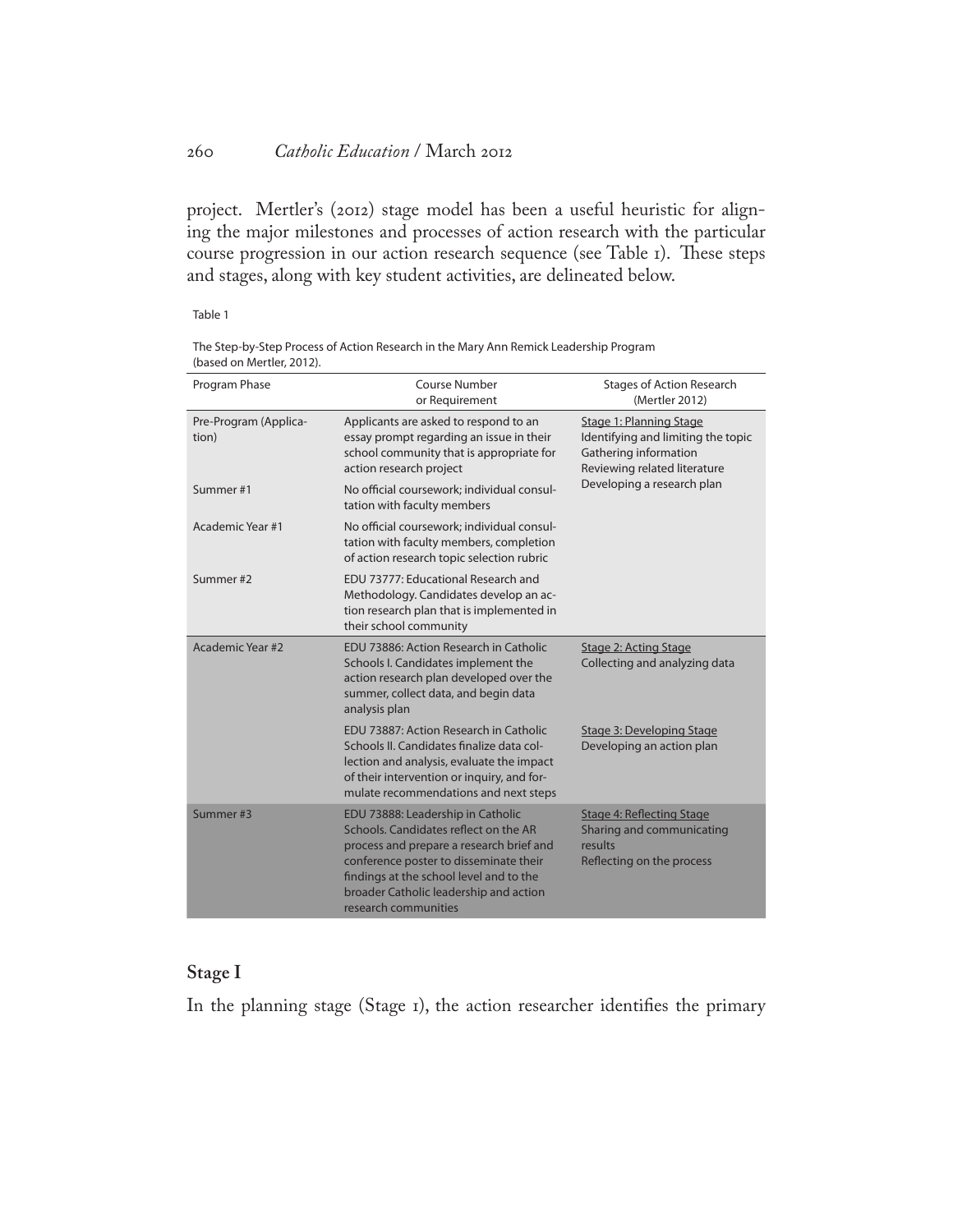issue, problem, or need that will be the focus of their inquiry. The process of identifying a school-based research topic actually begins during the application process where applicants are asked to identify the needs, challenges, or opportunities at their school that are appropriate for a community-based action research project. Prior to taking *Educational Research and Methodology*, offered during their second summer of coursework, candidates complete a structured rubric designed to vet and sift research ideas. This process provides an opportunity to identify a potential topic that is focused on change, is within their realm of professional responsibility, is reasonable in scope, and is feasible to complete within one year. Throughout the 5-week summer course, candidates are exposed to the basics of educational research—research designs, methodologies, quantitative and qualitative data analysis—while continuing to focus on their own action research topic. In fact, the primary deliverable at the end of the course is an action research proposal complete with a problem description, purpose statement, research questions, literature review, and a fully specified articulation of research methods (i.e., participants, instruments, procedures, and plan for data analysis). The action research proposal is built in a step-bystep, highly iterative manner, in close consultation with the course professor, a process described in detail in Holter and Frabutt (2011).

#### **Stage II**

At the close of the summer session, candidates have in hand a detailed blueprint for their action research project, and return to their schools where they will continue to work full-time as teachers and administrators. These teachers and administrators are also simultaneously enrolled in an online course, *Action Research in Catholic Schools I*. This course roughly corresponds with Mertler's acting stage (Stage 2), which focuses on project implementation and execution. During the fall semester, each candidate carries out data collection activities according to the plan they developed over the course of the summer in stage one. They complete periodic research journal entries to update course faculty on progress and challenges; each receives individual consultation, feedback, and troubleshooting advice as needed. Course readings deepen candidates' understanding of pertinent constructs in action research, such as validity and researcher positionality (Herr & Anderson, 2005). Another key component of the fall course is peer collaboration, facilitated by each candidate's assignment to a five- or six-member action research group. The groups communicate frequently via e-mail and conference call to update one another on progress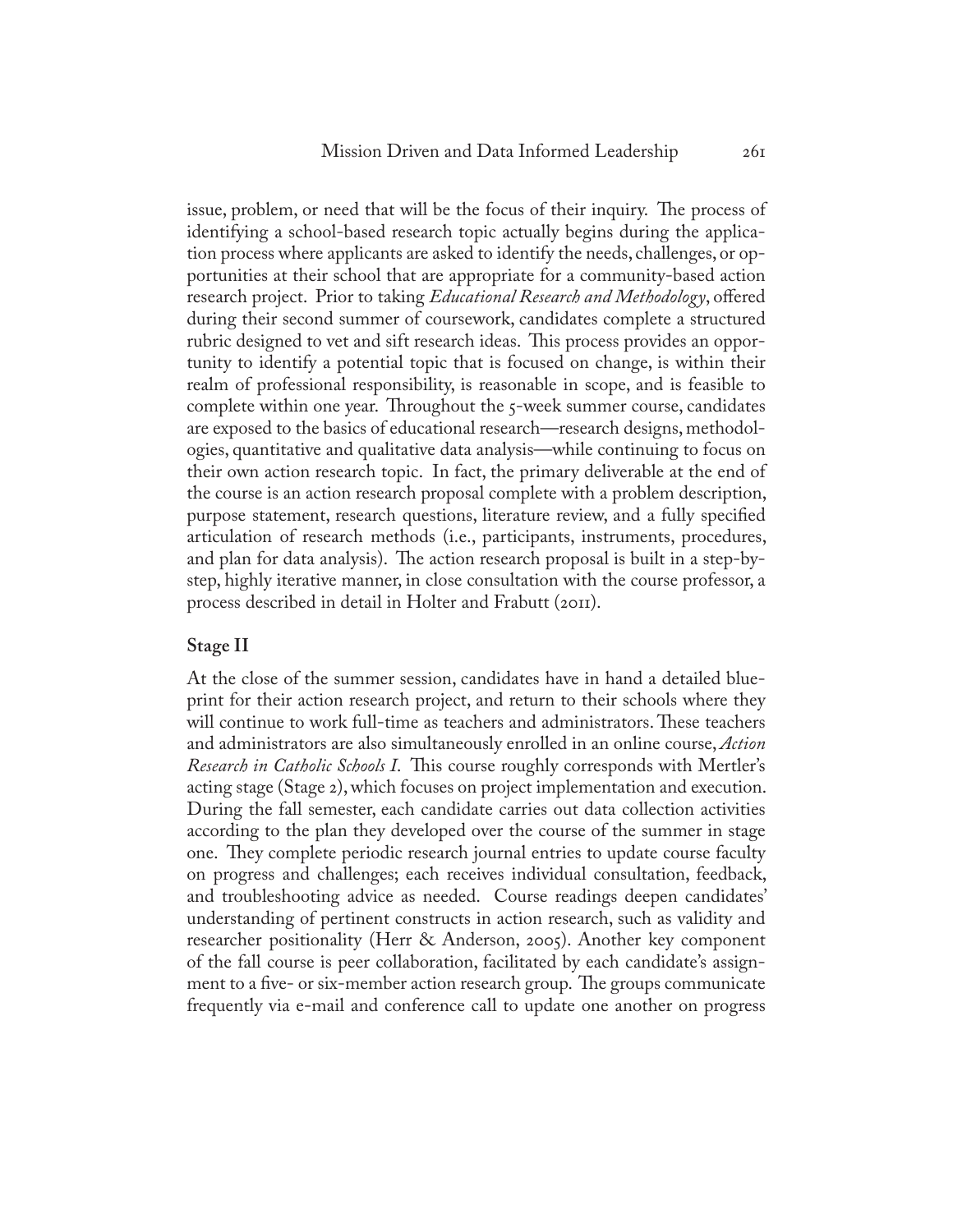and exchange drafts of surveys, interview questions, and consent forms. They also engage in a peer exchange of action research papers. Underscoring the importance of community, this one-to-one peer review allows for the sharing of critical insights and constructive feedback between trusted colleagues in the field of Catholic education. Moreover, the review provides another opportunity to sharpen one's arguments, research logic, and overall presentation style.

#### **Stage III**

During the second semester of the academic year, program candidates enroll in *Action Research in Catholic Schools II*, another 3-credit online course in which they continue intensive work on their individual action research project. Corresponding to Mertler's developing stage (Stage 3), effort centers on finalizing data collection, defining the pattern of findings, and specifying the action researcher's interpretations and conclusions based on that information. Candidates extend their findings into an action plan. Sometimes referred to as the "so what?" stage, the action researcher puts forth the next steps of the action research sequence as recommendations, suggested new interventions, or a subsequent round of the action research cycle. Mertler (2012) noted, "developing and implementing an action plan is the aspect of this type of research that really puts the action into action research" (p. 205). Candidates complete one more round of peer review, exchanging a paper draft with a different colleague who reads the paper in its entirety, providing section by section commentary and feedback. As in the fall, faculty advisement is frequently targeted toward emerging questions and problem solving specific to each student's paper and project.

#### **Stage IV**

The last iteration of an action research cycle, Mertler's reflecting stage (Stage 4), is designed to facilitate reflection on the process of action research as it has unfolded in the school community, and to encourage dissemination of the results with their cohort peers and members of their school community. These processes unfold as candidates attend the final summer session of their master's program, completing a 1-credit action research capstone course, *Leadership in Catholic Schools*. Candidates are prompted to take a reflective stance toward their action research experience, unpacking challenges, successes, and insights. In particular, they discuss how spirituality and community were evident in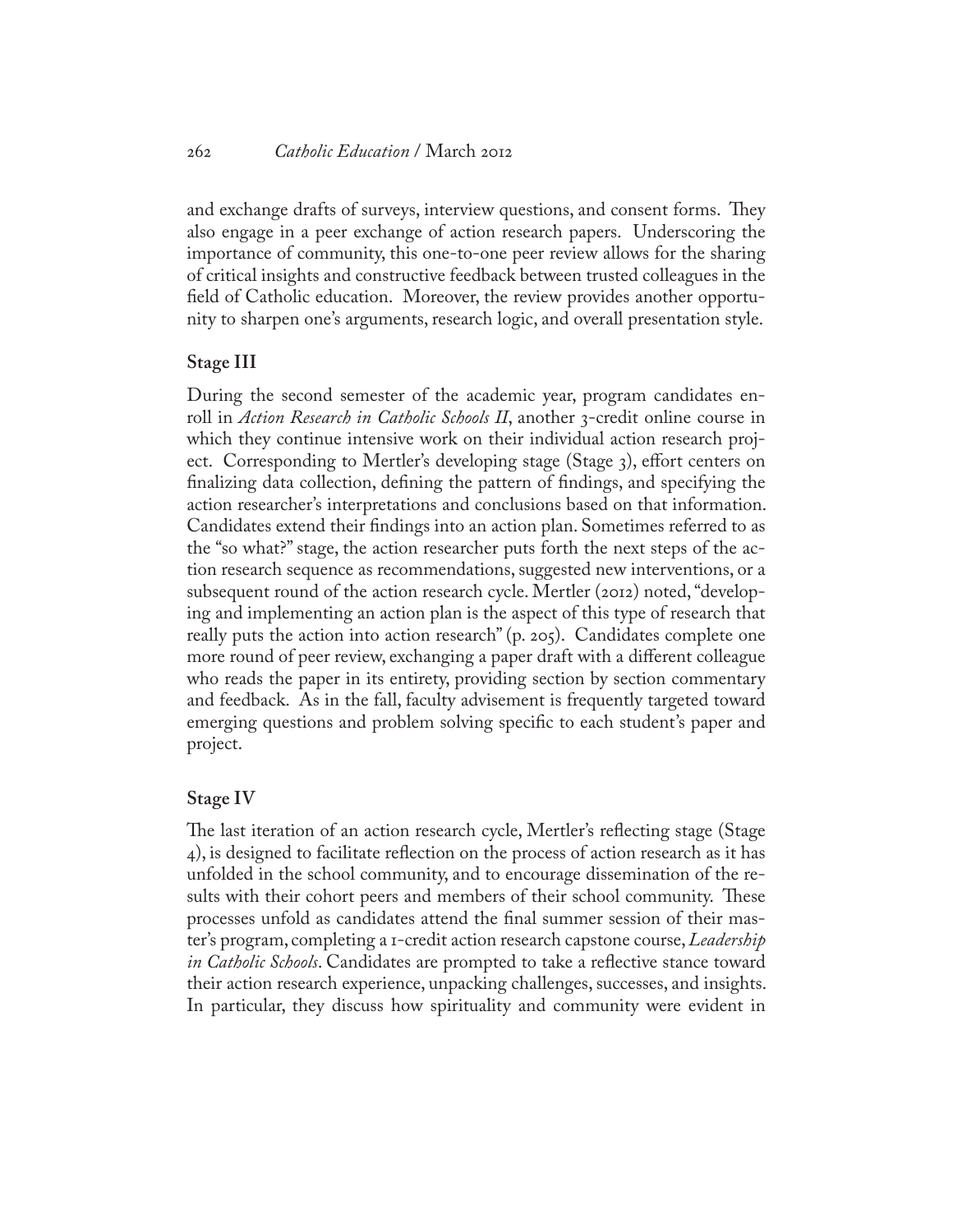their action research. They are encouraged to write and share their own advice for novice practitioners of action research—the next cohort in the program that is just beginning the process. Candidates also describe the next likely cycle of their action research agenda, articulating a new round of questions and directions. Importantly, candidates are challenged to engage how the approach, skills, and posture of action research ultimately shape them as a school leader. They are asked to consider how and to what extent the entire action research process might influence them and their approach to school leadership in years to come.

Finally, in order for others in the Catholic educational community to benefit from their research inquiry, candidates are strongly encouraged to disseminate their research. One built-in requirement is to present their work formally at the Mary Ann Remick Leadership Conference, an event held each summer at the University of Notre Dame, which allows for interactive discussion with educational leaders from across the country, as well as other novice action researchers. Candidates' action research has been highlighted in *Momentum*  (Zelenka, 2009); the peer-reviewed journal *i.e.: inquiry in education* (Klich, 2011); an ACE Press publication entitled *Research and Action for Change: Leaders Reshaping Catholic Schools* (Frabutt et al., 2008); and at annual conferences of the National Catholic Educational Association (Mullarkey, 2011; Sorkin, 2011; Swanson, 2011), and the American Educational Research Association (MacCready, 2011).

Across the four program courses, and the four primary stages of action research, our goal is that the sequence challenges candidates to become both critical consumers and skilled producers of relevant and well-designed educational research. This intentional pairing of consumption and production of educational research bridges the traditional chasm between practice and research and places educational leaders at the nexus of cutting-edge research and real, positive change in their schools.

#### **Emerging Leaders: Demonstrated Competencies and Reflections**

Emerging leaders completing the action research sequence have experienced a full arc of action research, they are challenged to share it, and they are prompted to conceive of the next round of action research and what it would entail in their school context. This instructional and experiential process enrolls members from a particular community, empowers them with the tools neces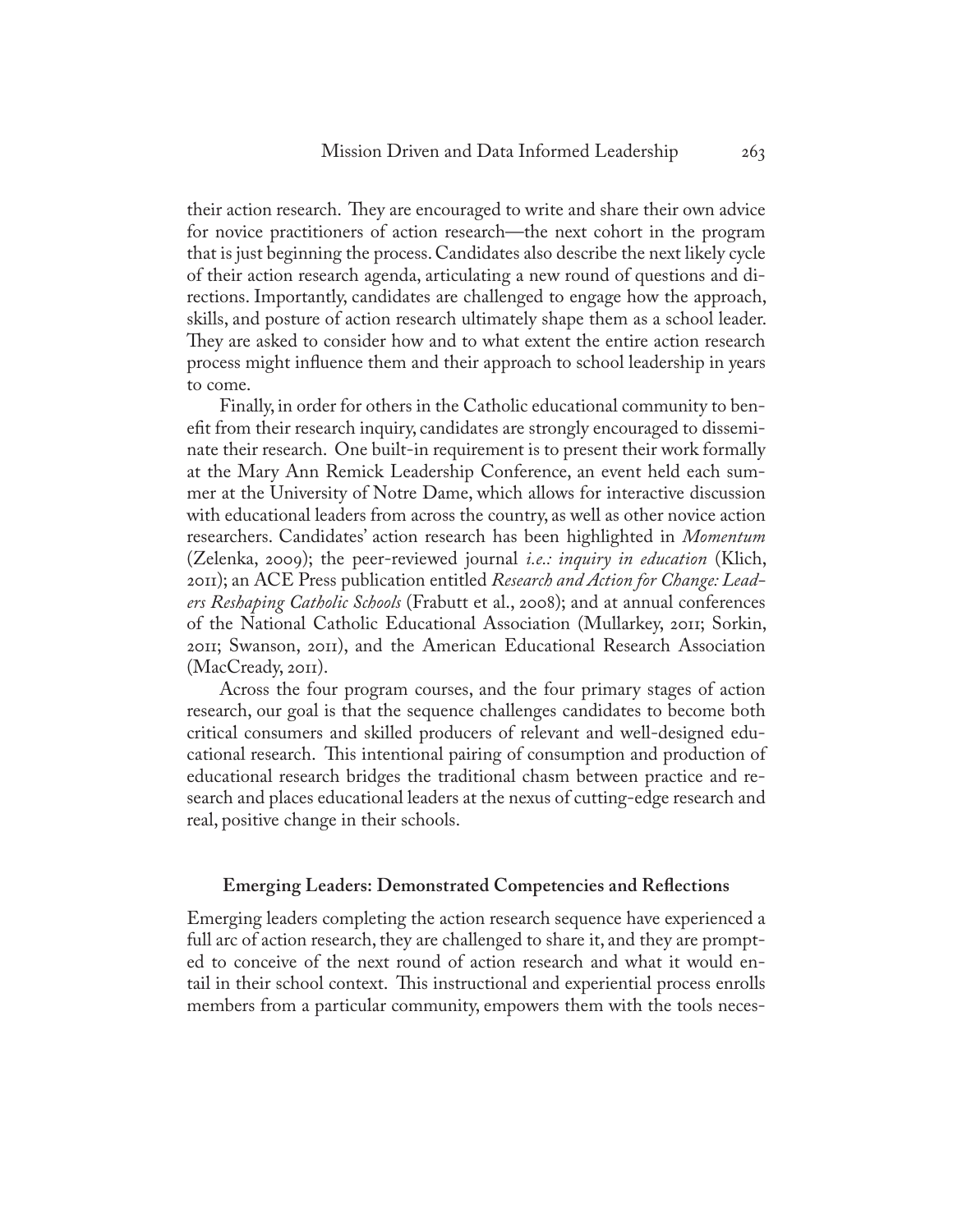sary for systematic research, challenges them to apply those tools to their own community needs, and supports them in the evaluation of the projects and interventions they are assessing. They generate the questions, and as program faculty we supply the framework and technical assistance to ensure that they have the proper tools and resources to identify and assess their pressing questions accurately.

From the perspective of outputs, we have clear evidence of these leaders' demonstrated competence: their final action research report. Edited to conform more closely to typical journal-length articles, the three action research manuscripts in this focus section provide a snapshot of the manifest skills and expertise of these practitioner researchers. The action research projects highlighted here are representative of the array of topics explored and variety of methodologies employed across the over 100 action research projects completed in the Remick Leadership Program over the last five years (see [http://](http://researchandaction.wordpress.com/ar-research-projects/) [researchandaction.wordpress.com/ar-research-projects/](http://researchandaction.wordpress.com/ar-research-projects/) for a full list and complete conference poster of all action research projects). What these and all the others share in common is that they brought utility to those who executed them; they are tangible instantiations of a problem-solving process directed at an issue of real concern to them and their school community. Feedback from these leaders indicates an appreciation for informed data usage as a vehicle for remaining steadfastly focused on mission and continuous improvement. One graduate wrote:

No longer must I feel imprisoned by anecdotal evidence, which is far too often used to make important decisions regarding the fundamental aspects of the life of the school. Now if there is a problem, I have a systematic approach to examining existing research on a topic, collecting data, and analyzing results that will allow me instead to be data informed. (T. Jarotkiewicz, personal communication, June 2009)

## **Toward a Framework for Measuring the Impact of Action Research on Emerging Leaders**

There are many more examples like the quotation cited above that attest to our candidates' engagement with action research as a significant way to enhance one's effectiveness as a school leader. These comments and reflections, while no doubt pointing to an important reality, have been collected anecdotally,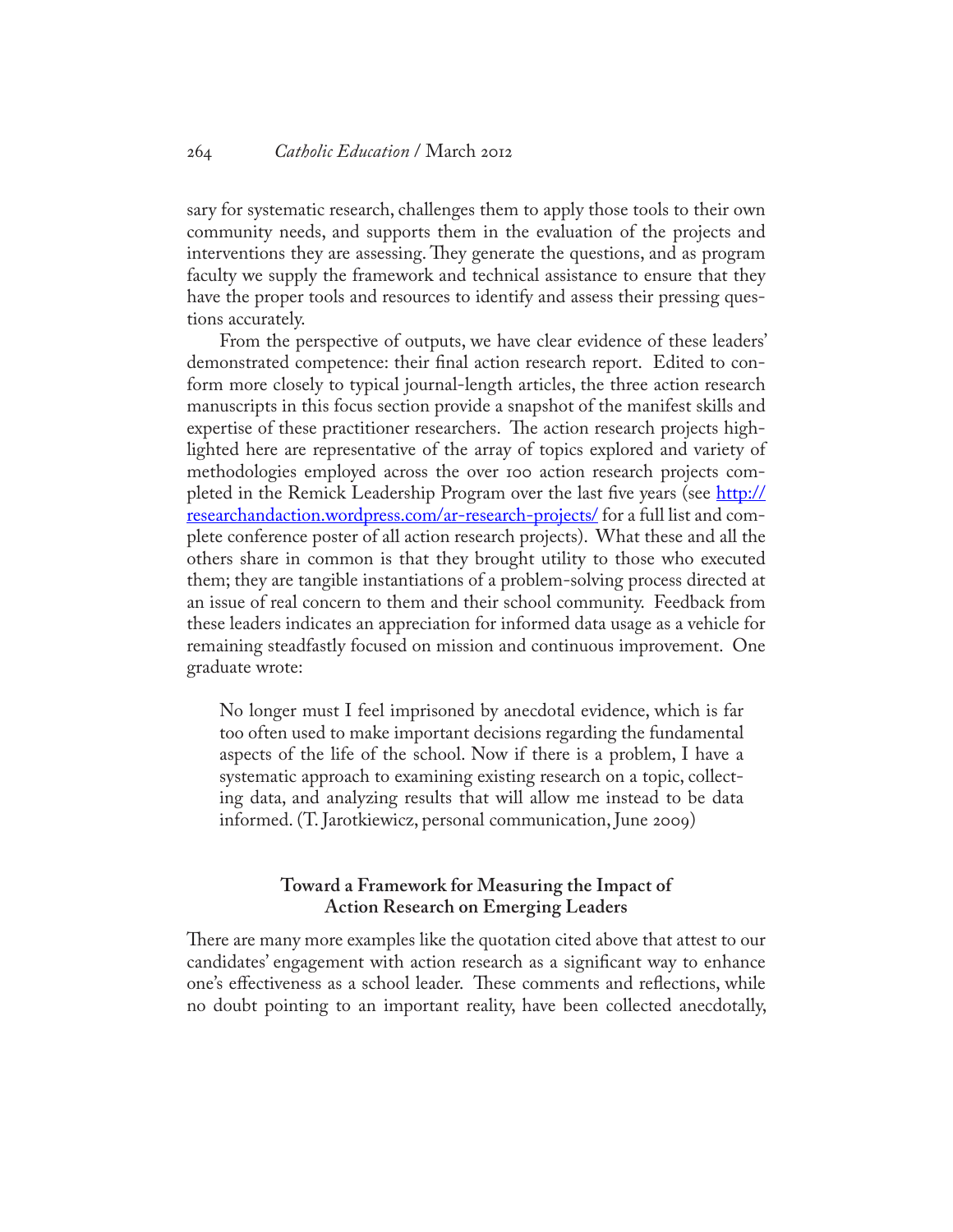rather than through systematic inquiry. In much the same way, while the end product of the action research sequence is itself a demonstration of mastery, the new frontier calling for exploration demands moving beyond the products themselves, to the dispositions, attitudes, and skills that underlie them. So while action research has been extolled as a valid and valuable orientation to inquiry across a variety of educational and civic contexts (Boothroyd, Fawcett, & Foster-Fishman, 2004; Frabutt, Gathings, Harvey, & Di Luca, 2010; Stoeker, 2005), we want to know what exposure to action research as part of a school leadership program looks like going forward. Our hope is to outline a framework for and specific data to address the chasm that exists between the value of action research as an effective tool in leadership formation and the evidence to support such claims. In the definitive text on the education of school leaders, Taylor et al. (2009) stated that "in spite of its prevalence in teacher education, the use of action research as a pedagogical approach in leadership preparation programs is much less common, and consequently little research exists regarding its effects on student competencies and performances" (2009, p. 352). Researchers and practitioners must therefore collaborate to develop an assessment framework and the tools necessary to appropriately evaluate the effect of action research on the attitudes and behaviors of school leaders.

#### **Conclusion**

It is no secret that contemporary Catholic schools face serious and mounting challenges. Neither is it a secret that passionate, visionary, data-informed Catholic school leaders are essential if schools are going to successfully meet and overcome these challenges, and thrive. Our principal concern is one that is shared by committed stakeholders in elementary school classrooms to executive boardrooms and everywhere in between: the next generation of Catholic school leaders are by and large not receiving the kind of education and training required to meet the demands of 21st century Catholic school leadership successfully.

To be clear, we do not intend to assert that action research is the answer to the problem of preparing effective Catholic school leaders, but we would argue that it is and ought to be part of the answer. Action research represents an orientation to Catholic school leadership that is shaped by the Catholic faith, supported by community, and strengthened through the use of sound data to bring about positive change. These core skills and dispositions are at the center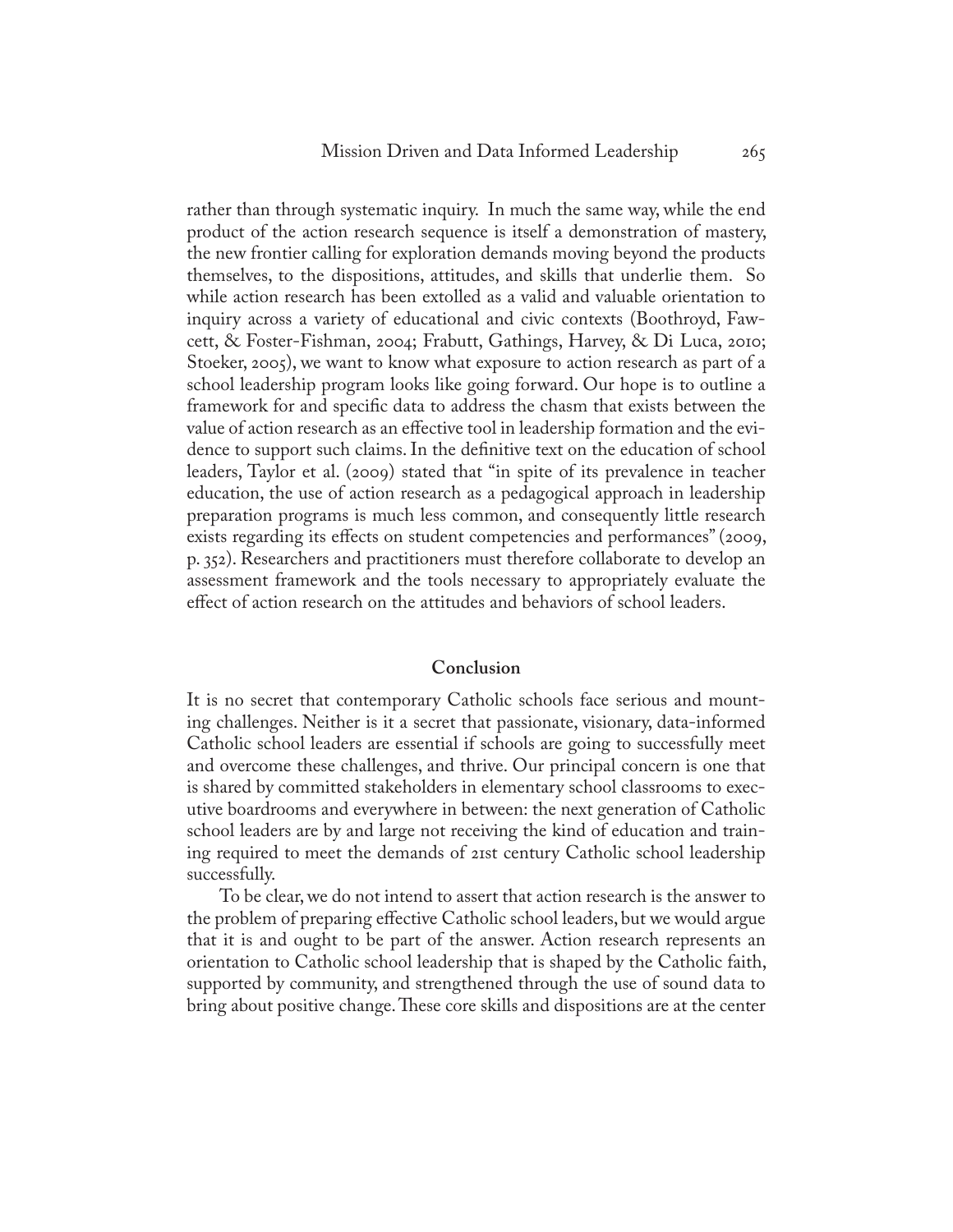of a vocation in Catholic education—a vocation that "demands special qualities of mind and heart, very careful preparation, and continuing readiness to renew and adapt" (Vatican Council II, 1965).

#### **Overview of Principal Action Research Projects**

The dual purpose of this focus section on mission driven and data informed Catholic school leadership is to highlight the importance of problem-based learning strategies such as action research in the training and formation of highly effective school leaders, and to exhibit action research projects completed by graduates of the Mary Ann Remick Leadership Program—all of whom are in leadership positions in Catholic education. To that end, the following three papers in this focus section will punctuate the major elements and possible outcomes of action research in Catholic education. You will see that each action research project is highly contextualized—responsive to the specific needs in a particular school community—but also reflective of the broader educational research literature. In their own way, each author draws from the rich traditions and teachings of our Catholic faith to frame their inquiry and pursue positive change in their school community.

First, in *Sustaining the Heart: Attracting Latino Families to Inner-City Catholic Schools*, Thomas Suhy employs a mixed-method action research design to examine stakeholder perspectives on the value and accessibility of Catholic education in Dallas, Texas. Results confirmed the positive perception and high valuation of the academic program and faith formation provided in area Catholic schools. Suhy's research also uncovers the obstacles Latino families cite as barriers to accessing these positive benefits: financial costs, differential treatment because of their economic status, and embarrassment in inquiring about school options.

Next, Jennifer Beltramo, a principal in Los Angeles, California, implemented an action research project designed to address the specific literacy needs of students in grade 4 though 8. Response to *Student Literacy Needs at Mother of Sorrows Catholic School* chronicles how a thoughtfully designed and carefully monitored reading program fostered statistically significant gains in fluency, word study, and reading comprehension, regardless of students' grade-level proficiency at the start of the intervention.

Finally, *Fostering Community through the House System at Most Holy Trinity Catholic School* is a study conducted by Michael Brennan to examine student and faculty perceptions of community and Catholic identity after the imple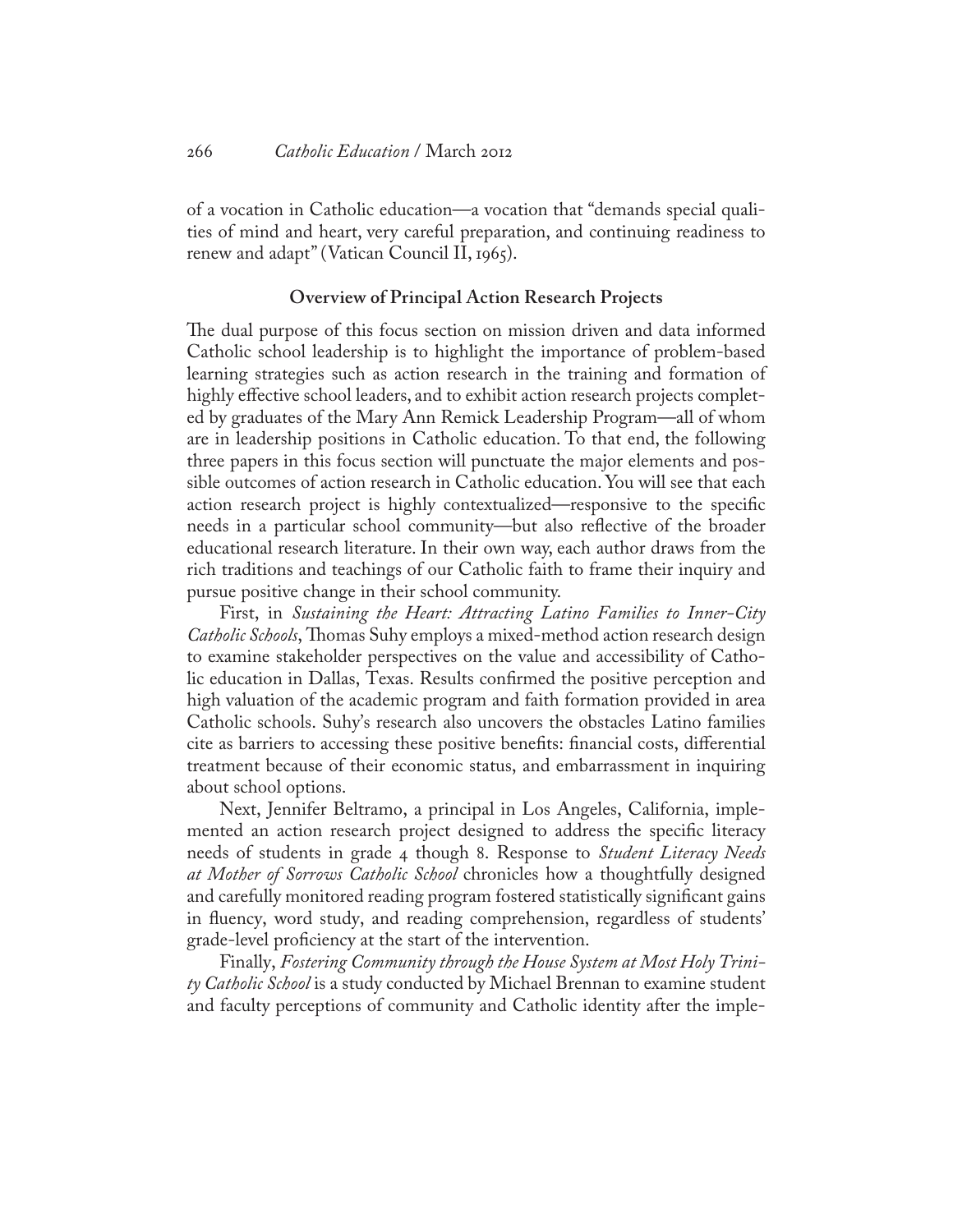mentation of a new school-wide house system. Data collected through student and faculty surveys and focus group interviews highlighted that within less than one academic year, there were positive changes in vertical relationships (e.g., increased sense of community and connectedness across multiple grade levels), overall school community, and the Catholic identity of the school.

#### **References**

- Boothroyd, R. I., Fawcett, S. B., & Foster-Fishman, P. G. (2004). Community development: Enhancing the knowledge base through participatory action research. In L. A. Jason, C. B. Keys, Y. Suarez-Balcazar, R. R. Taylor, & M. I. Davis (Eds.), *Participatory community research: Theories and methods in action* (pp. 37-52). Washington, DC: American Psychological Association.
- Bryk, A., Sebring, P. Allensworth, E., Luppescu, S., & Easton, J. (2010). *Organizing schools for improvement: Lessons from Chicago.* Chicago, IL: University of Chicago Press.
- Cochran-Smith, M., & Donnell, K. (2006). Practitioner inquiry: Blurring the boundaries of research and practice. In J. L. Green, G. Camilli, & P. Elmore (Eds.), *Handbook of Complementary Methods in Education Research* (pp. 503-518). Mahwah, NJ: Lawrence Earlbaum Associates for the American Educational Research Association.
- Cochran-Smith, M., & Lytle, S. L. (2009). *Inquiry as stance: Practitioner research for the next generation.* New York, NY: Teachers College Press.
- Darling-Hammond, L., Meyerson, D., LaPointe, M., & Orr, T. (2010). *Preparing principals for a changing world: Lessons from effective school leadership programs.* San Francisco, CA: Jossey-Bass.
- Davis, S., Darling-Hammond, L., LaPointe, M., & Meyerson, D. (2005). *Review of research. School leadership study. Developing successful principals.* Palo Alto, CA: Stanford Educational Leadership Institute.
- Frabutt, J. M., Gathings, M. J., Harvey, L. K., & Di Luca, K. L. (2010). Added value through a partnership model of action research: A case example from a Project Safe Neighborhoods research partner. In J. M. Klofas, N. K. Hipple, & E. F. McGarrell (Eds.), *The New Criminal Justice: American Communities and the Changing World of Crime Control* (pp. 103-113). New York, NY: Routledge.
- Frabutt, J. M., Holter, A. C., & Nuzzi, R. J. (2008). *Research, action, and change: Leaders reshaping Catholic schools.* Notre Dame, IN: Alliance for Catholic Education Press.
- Goldring, E., & Berends, M. (2009). *Leading with data: Pathways to improve your school.*  Thousand Oaks, CA: Corwin Press.
- Herr, K., & Anderson, G. L. (2005). *The action research dissertation: A guide for students and faculty.* Thousand Oaks, CA: Sage.
- Hess, F. M., & Kelly, A. P. (2007). Learning to lead: What gets taught in principalpreparation programs. *Teachers College Record,* 109(1), 244-247.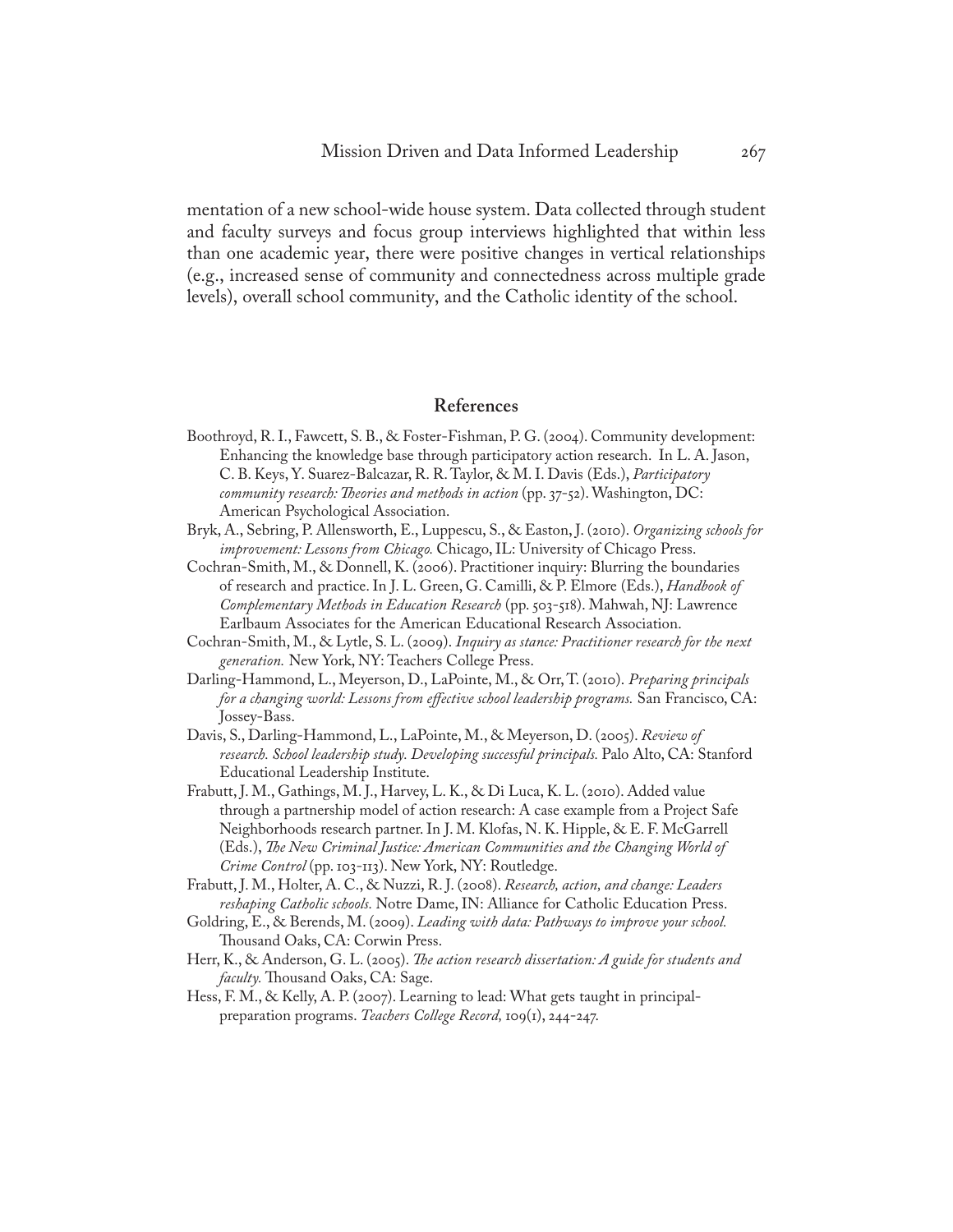- Holter, A. C., & Frabutt, J. M. (2011). *Action research in Catholic schools: A step-by-step guide for practitioners (2nd ed.).* Notre Dame, IN: Alliance for Catholic Education Press.
- James, E. A., Milenkiewicz, M. T., Bucknam, A. (2008). *Participatory action research for educational leadership: Using data-driven decision making to improve schools.* Thousand Oaks, CA: Sage.
- Klich, S. M. (2011). A secondary intervention in reading: Word skills for junior high. *i.e.: inquiry in education,*  $2(2)$ ,  $1-21$ .
- Leithwood, K., & Wahlstrom, K. (2008). Linking leadership to student learning: Introduction. *Educational Administration Quarterly,* 44(4), 455-457.
- Levine, A. (2005). *Educating school leaders.* Washington, DC: The Education Schools Project.
- MacCready, S. (2011). *"A" is for alumni: Reflections from Catholic elementary school alumni and visions for alumni programming.* Paper presented at the American Educational Research Association Annual Conference, New Orleans, LA.
- McNiff, J., & Whitehead, J. (2011). *All you need to know about action research (2nd ed.).*  Thousand Oaks, CA: Sage.
- Mertler, C. A. (2012). *Action research: Teachers as researchers in the classroom (3rd ed.).* Thousand Oaks, CA: Sage.
- Moore, L. P. (2004). Community. In T. C. Hunt, E. A. Joseph, & R. J. Nuzzi (Eds.), *Catholic Schools in the United States: An Encyclopedia, Vol. 1* (pp. 172-174). Westport, CT: Greenwood Press.
- Mullarkey, J. (2011). *Service that serves students: Looking practically at service learning.* Paper presented at the National Catholic Educational Association Annual Convention, New Orleans, LA.
- Noffke, S., & Somekh, B. (Eds.). (2009). *The Sage handbook of educational action research.*  Thousand Oaks, CA: Sage.
- Nouwen, H. J. M. (1995). *With open hands.* Notre Dame, IN: Ave Maria Press.
- Nuzzi, R. J., Holter, A. C., & Frabutt, J. M. (2011, October). *The Notre Dame study of Catholic school principals.* Presented at the Chief Administrators of Catholic Education Annual Conference, Charleston, SC.
- O'Keefe, J. M. (1999). Leadership in urban Catholic elementary schools. In T. C. Hunt, T. O. Oldenski, & T. J. Wallace (Eds.), *Catholic school leadership: An invitation to lead* (pp. 225- 243). New York, NY: Falmer Press.
- O'Keefe, J. M. (2007). Catholic schools at a decisive moment: Challenges and possibilities. In R. M. Haney & J. M. O'Keefe (Eds.), *Endangered species: Urban and rural Catholic schools* (pp. 43-57). Washington, DC: National Catholic Educational Association.
- Pine, G. J. (2009). *Teacher action research: Building knowledge democracies.* Thousand Oaks, CA: Sage.
- Sacred Congregation for Catholic Education. (1982). *Lay Catholics in schools: Witnesses to faith.* Boston, MA: St. Paul Editions.
- Schuttloffel, M. (2007). Contemporary challenges to the recruitment, formation, and retention of Catholic school leadership in the USA. In G. Grace & J. O'Keefe (Eds.), *International handbook of Catholic education: Challenges for school systems in the 21st century*  (Vol. I, pp. 85-102). Dordrecht: The Netherlands.